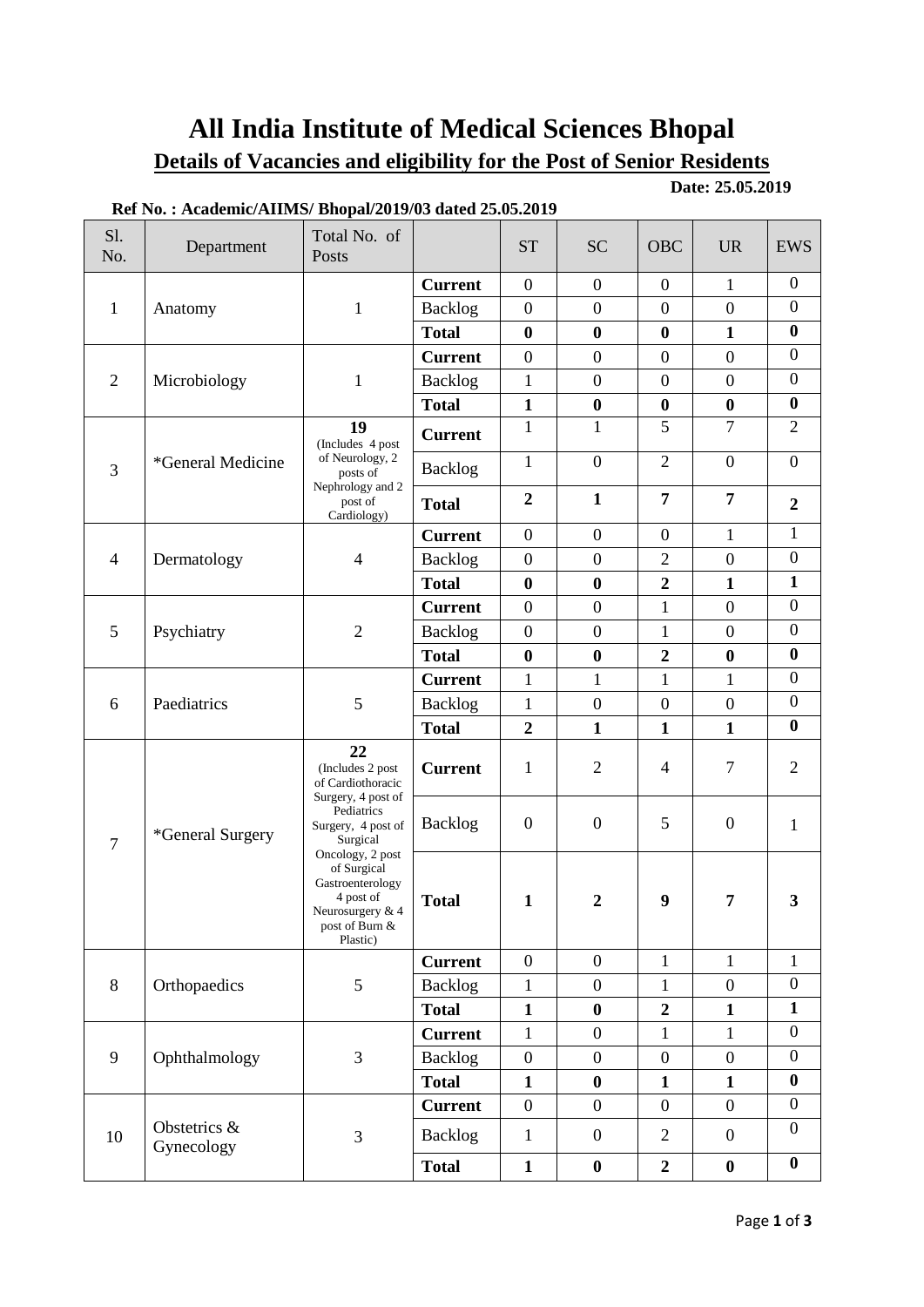| $\boldsymbol{0}$<br>9<br>$\overline{0}$<br>$\overline{2}$<br>$\overline{0}$<br>11<br>Radio diagnosis<br><b>Backlog</b><br>$\mathbf{1}$<br>$\mathbf{1}$<br>$\overline{\mathbf{3}}$<br>$\overline{\mathbf{3}}$<br>$\overline{2}$<br>$\bf{0}$<br><b>Total</b><br>$\boldsymbol{0}$<br>$\overline{0}$<br>$\overline{0}$<br>$\overline{0}$<br>$\overline{0}$<br><b>Current</b><br>$\boldsymbol{0}$<br>3<br>$\overline{0}$<br>3<br>$\overline{0}$<br>12<br>Anesthesiology<br>6<br><b>Backlog</b><br>$\bf{0}$<br>$\overline{\mathbf{3}}$<br>$\overline{\mathbf{3}}$<br><b>Total</b><br>$\bf{0}$<br>$\bf{0}$<br>$\overline{0}$<br>$\overline{0}$<br>$\overline{0}$<br>$\mathbf{1}$<br>$\mathbf{1}$<br><b>Current</b><br>Community and<br>$\overline{0}$<br>13<br>3<br>$\overline{0}$<br>$\mathbf{1}$<br>$\overline{0}$<br>$\overline{0}$<br>Backlog<br>family Medicine<br><b>Total</b><br>$\bf{0}$<br>$\mathbf{1}$<br>$\mathbf{1}$<br>$\bf{0}$<br>$\mathbf{1}$<br>$\overline{0}$<br>$\mathbf{1}$<br><b>Current</b><br>$\boldsymbol{0}$<br>$\overline{0}$<br>$\mathbf{1}$<br>$\overline{0}$<br>$\overline{0}$<br>14<br><b>ENT</b><br>$\overline{2}$<br>$\overline{0}$<br>$\overline{0}$<br>$\overline{0}$<br>Backlog<br><b>Total</b><br>$\bf{0}$<br>$\boldsymbol{0}$<br>$\bf{0}$<br>$\mathbf{1}$<br>$\mathbf{1}$<br>$\boldsymbol{0}$<br>3<br>$\boldsymbol{0}$<br><b>Current</b><br>$\boldsymbol{0}$<br>$\overline{0}$<br>Physical Medicine<br>3<br>15<br>$\overline{0}$<br>$\overline{0}$<br>$\overline{0}$<br><b>Backlog</b><br>$\overline{0}$<br>$\overline{0}$<br>& Rehabilitation<br>$\bf{0}$<br>$\bf{0}$<br>$\bf{0}$<br>$\bf{0}$<br>$\overline{\mathbf{3}}$<br><b>Total</b><br>$\overline{2}$<br>$\overline{0}$<br>$\mathbf{1}$<br>$\boldsymbol{0}$<br>$\mathbf{1}$<br><b>Current</b><br>Endocrinology &<br>$\overline{0}$<br>$\boldsymbol{0}$<br>$\overline{0}$<br>$\overline{0}$<br>$\overline{0}$<br>16<br>$\overline{4}$<br>Backlog<br>Metabolism<br>$\mathbf{1}$<br>$\overline{2}$<br>$\bf{0}$<br>$\mathbf{1}$<br>$\bf{0}$<br><b>Total</b><br>$\boldsymbol{0}$<br>$\overline{2}$<br>$\overline{0}$<br>$\boldsymbol{0}$<br>$\boldsymbol{0}$<br><b>Current</b><br>$\overline{0}$<br>17<br>Nuclear Medicine<br><b>Backlog</b><br>$\boldsymbol{0}$<br>$\boldsymbol{0}$<br>$\mathbf{0}$<br>$\boldsymbol{0}$<br>$\overline{2}$<br>$\bf{0}$<br>$\bf{0}$<br>$\boldsymbol{0}$<br>$\overline{2}$<br>$\bf{0}$<br><b>Total</b><br>$\overline{0}$<br>$\overline{0}$<br>$\overline{1}$<br>$\mathbf{1}$<br>$\mathbf{1}$<br>Trauma &<br><b>Current</b><br>18<br>$\overline{0}$<br>$\boldsymbol{0}$<br>Emergency<br>$\mathbf{1}$<br>$\boldsymbol{0}$<br>$\boldsymbol{0}$<br><b>Backlog</b><br>$\overline{4}$<br>$\mathbf{1}$<br>Medicine<br>$\bf{0}$<br>$\bf{0}$<br>$\overline{2}$<br>$\mathbf{1}$<br><b>Total</b><br>$\overline{0}$<br>$\overline{0}$<br>$\overline{0}$<br>$\overline{2}$<br>$\boldsymbol{0}$<br><b>Current</b><br>Hospital<br>$\overline{0}$<br>$\overline{0}$<br>$\overline{0}$<br><b>Backlog</b><br>$\boldsymbol{0}$<br>$\boldsymbol{0}$<br>19<br>$\overline{2}$<br>Administration<br>$\bf{0}$<br><b>Total</b><br>$\bf{0}$<br>$\bf{0}$<br>$\bf{0}$<br>$\overline{2}$ |  |              |     | <b>Current</b> | $\overline{0}$ | $\mathbf{1}$ | $\overline{2}$ | $\overline{2}$ | $\mathbf{1}$ |
|-------------------------------------------------------------------------------------------------------------------------------------------------------------------------------------------------------------------------------------------------------------------------------------------------------------------------------------------------------------------------------------------------------------------------------------------------------------------------------------------------------------------------------------------------------------------------------------------------------------------------------------------------------------------------------------------------------------------------------------------------------------------------------------------------------------------------------------------------------------------------------------------------------------------------------------------------------------------------------------------------------------------------------------------------------------------------------------------------------------------------------------------------------------------------------------------------------------------------------------------------------------------------------------------------------------------------------------------------------------------------------------------------------------------------------------------------------------------------------------------------------------------------------------------------------------------------------------------------------------------------------------------------------------------------------------------------------------------------------------------------------------------------------------------------------------------------------------------------------------------------------------------------------------------------------------------------------------------------------------------------------------------------------------------------------------------------------------------------------------------------------------------------------------------------------------------------------------------------------------------------------------------------------------------------------------------------------------------------------------------------------------------------------------------------------------------------------------------------------------------------------------------------------------------------------------------------------------------------------------------------------------------------------------------------------------------------------------------------------------------------------------------------------------------------------------------------------------------------------------------------------------------------------------------------------------------------------------------------------------------------------------------------------------------------------------------------------------------------------------------------------------------------------------------------|--|--------------|-----|----------------|----------------|--------------|----------------|----------------|--------------|
|                                                                                                                                                                                                                                                                                                                                                                                                                                                                                                                                                                                                                                                                                                                                                                                                                                                                                                                                                                                                                                                                                                                                                                                                                                                                                                                                                                                                                                                                                                                                                                                                                                                                                                                                                                                                                                                                                                                                                                                                                                                                                                                                                                                                                                                                                                                                                                                                                                                                                                                                                                                                                                                                                                                                                                                                                                                                                                                                                                                                                                                                                                                                                                         |  |              |     |                |                |              |                |                |              |
|                                                                                                                                                                                                                                                                                                                                                                                                                                                                                                                                                                                                                                                                                                                                                                                                                                                                                                                                                                                                                                                                                                                                                                                                                                                                                                                                                                                                                                                                                                                                                                                                                                                                                                                                                                                                                                                                                                                                                                                                                                                                                                                                                                                                                                                                                                                                                                                                                                                                                                                                                                                                                                                                                                                                                                                                                                                                                                                                                                                                                                                                                                                                                                         |  |              |     |                |                |              |                |                |              |
|                                                                                                                                                                                                                                                                                                                                                                                                                                                                                                                                                                                                                                                                                                                                                                                                                                                                                                                                                                                                                                                                                                                                                                                                                                                                                                                                                                                                                                                                                                                                                                                                                                                                                                                                                                                                                                                                                                                                                                                                                                                                                                                                                                                                                                                                                                                                                                                                                                                                                                                                                                                                                                                                                                                                                                                                                                                                                                                                                                                                                                                                                                                                                                         |  |              |     |                |                |              |                |                |              |
|                                                                                                                                                                                                                                                                                                                                                                                                                                                                                                                                                                                                                                                                                                                                                                                                                                                                                                                                                                                                                                                                                                                                                                                                                                                                                                                                                                                                                                                                                                                                                                                                                                                                                                                                                                                                                                                                                                                                                                                                                                                                                                                                                                                                                                                                                                                                                                                                                                                                                                                                                                                                                                                                                                                                                                                                                                                                                                                                                                                                                                                                                                                                                                         |  |              |     |                |                |              |                |                |              |
|                                                                                                                                                                                                                                                                                                                                                                                                                                                                                                                                                                                                                                                                                                                                                                                                                                                                                                                                                                                                                                                                                                                                                                                                                                                                                                                                                                                                                                                                                                                                                                                                                                                                                                                                                                                                                                                                                                                                                                                                                                                                                                                                                                                                                                                                                                                                                                                                                                                                                                                                                                                                                                                                                                                                                                                                                                                                                                                                                                                                                                                                                                                                                                         |  |              |     |                |                |              |                |                |              |
|                                                                                                                                                                                                                                                                                                                                                                                                                                                                                                                                                                                                                                                                                                                                                                                                                                                                                                                                                                                                                                                                                                                                                                                                                                                                                                                                                                                                                                                                                                                                                                                                                                                                                                                                                                                                                                                                                                                                                                                                                                                                                                                                                                                                                                                                                                                                                                                                                                                                                                                                                                                                                                                                                                                                                                                                                                                                                                                                                                                                                                                                                                                                                                         |  |              |     |                |                |              |                |                |              |
|                                                                                                                                                                                                                                                                                                                                                                                                                                                                                                                                                                                                                                                                                                                                                                                                                                                                                                                                                                                                                                                                                                                                                                                                                                                                                                                                                                                                                                                                                                                                                                                                                                                                                                                                                                                                                                                                                                                                                                                                                                                                                                                                                                                                                                                                                                                                                                                                                                                                                                                                                                                                                                                                                                                                                                                                                                                                                                                                                                                                                                                                                                                                                                         |  |              |     |                |                |              |                |                |              |
|                                                                                                                                                                                                                                                                                                                                                                                                                                                                                                                                                                                                                                                                                                                                                                                                                                                                                                                                                                                                                                                                                                                                                                                                                                                                                                                                                                                                                                                                                                                                                                                                                                                                                                                                                                                                                                                                                                                                                                                                                                                                                                                                                                                                                                                                                                                                                                                                                                                                                                                                                                                                                                                                                                                                                                                                                                                                                                                                                                                                                                                                                                                                                                         |  |              |     |                |                |              |                |                |              |
|                                                                                                                                                                                                                                                                                                                                                                                                                                                                                                                                                                                                                                                                                                                                                                                                                                                                                                                                                                                                                                                                                                                                                                                                                                                                                                                                                                                                                                                                                                                                                                                                                                                                                                                                                                                                                                                                                                                                                                                                                                                                                                                                                                                                                                                                                                                                                                                                                                                                                                                                                                                                                                                                                                                                                                                                                                                                                                                                                                                                                                                                                                                                                                         |  |              |     |                |                |              |                |                |              |
|                                                                                                                                                                                                                                                                                                                                                                                                                                                                                                                                                                                                                                                                                                                                                                                                                                                                                                                                                                                                                                                                                                                                                                                                                                                                                                                                                                                                                                                                                                                                                                                                                                                                                                                                                                                                                                                                                                                                                                                                                                                                                                                                                                                                                                                                                                                                                                                                                                                                                                                                                                                                                                                                                                                                                                                                                                                                                                                                                                                                                                                                                                                                                                         |  |              |     |                |                |              |                |                |              |
|                                                                                                                                                                                                                                                                                                                                                                                                                                                                                                                                                                                                                                                                                                                                                                                                                                                                                                                                                                                                                                                                                                                                                                                                                                                                                                                                                                                                                                                                                                                                                                                                                                                                                                                                                                                                                                                                                                                                                                                                                                                                                                                                                                                                                                                                                                                                                                                                                                                                                                                                                                                                                                                                                                                                                                                                                                                                                                                                                                                                                                                                                                                                                                         |  |              |     |                |                |              |                |                |              |
|                                                                                                                                                                                                                                                                                                                                                                                                                                                                                                                                                                                                                                                                                                                                                                                                                                                                                                                                                                                                                                                                                                                                                                                                                                                                                                                                                                                                                                                                                                                                                                                                                                                                                                                                                                                                                                                                                                                                                                                                                                                                                                                                                                                                                                                                                                                                                                                                                                                                                                                                                                                                                                                                                                                                                                                                                                                                                                                                                                                                                                                                                                                                                                         |  |              |     |                |                |              |                |                |              |
|                                                                                                                                                                                                                                                                                                                                                                                                                                                                                                                                                                                                                                                                                                                                                                                                                                                                                                                                                                                                                                                                                                                                                                                                                                                                                                                                                                                                                                                                                                                                                                                                                                                                                                                                                                                                                                                                                                                                                                                                                                                                                                                                                                                                                                                                                                                                                                                                                                                                                                                                                                                                                                                                                                                                                                                                                                                                                                                                                                                                                                                                                                                                                                         |  |              |     |                |                |              |                |                |              |
|                                                                                                                                                                                                                                                                                                                                                                                                                                                                                                                                                                                                                                                                                                                                                                                                                                                                                                                                                                                                                                                                                                                                                                                                                                                                                                                                                                                                                                                                                                                                                                                                                                                                                                                                                                                                                                                                                                                                                                                                                                                                                                                                                                                                                                                                                                                                                                                                                                                                                                                                                                                                                                                                                                                                                                                                                                                                                                                                                                                                                                                                                                                                                                         |  |              |     |                |                |              |                |                |              |
|                                                                                                                                                                                                                                                                                                                                                                                                                                                                                                                                                                                                                                                                                                                                                                                                                                                                                                                                                                                                                                                                                                                                                                                                                                                                                                                                                                                                                                                                                                                                                                                                                                                                                                                                                                                                                                                                                                                                                                                                                                                                                                                                                                                                                                                                                                                                                                                                                                                                                                                                                                                                                                                                                                                                                                                                                                                                                                                                                                                                                                                                                                                                                                         |  |              |     |                |                |              |                |                |              |
|                                                                                                                                                                                                                                                                                                                                                                                                                                                                                                                                                                                                                                                                                                                                                                                                                                                                                                                                                                                                                                                                                                                                                                                                                                                                                                                                                                                                                                                                                                                                                                                                                                                                                                                                                                                                                                                                                                                                                                                                                                                                                                                                                                                                                                                                                                                                                                                                                                                                                                                                                                                                                                                                                                                                                                                                                                                                                                                                                                                                                                                                                                                                                                         |  |              |     |                |                |              |                |                |              |
|                                                                                                                                                                                                                                                                                                                                                                                                                                                                                                                                                                                                                                                                                                                                                                                                                                                                                                                                                                                                                                                                                                                                                                                                                                                                                                                                                                                                                                                                                                                                                                                                                                                                                                                                                                                                                                                                                                                                                                                                                                                                                                                                                                                                                                                                                                                                                                                                                                                                                                                                                                                                                                                                                                                                                                                                                                                                                                                                                                                                                                                                                                                                                                         |  |              |     |                |                |              |                |                |              |
|                                                                                                                                                                                                                                                                                                                                                                                                                                                                                                                                                                                                                                                                                                                                                                                                                                                                                                                                                                                                                                                                                                                                                                                                                                                                                                                                                                                                                                                                                                                                                                                                                                                                                                                                                                                                                                                                                                                                                                                                                                                                                                                                                                                                                                                                                                                                                                                                                                                                                                                                                                                                                                                                                                                                                                                                                                                                                                                                                                                                                                                                                                                                                                         |  |              |     |                |                |              |                |                |              |
|                                                                                                                                                                                                                                                                                                                                                                                                                                                                                                                                                                                                                                                                                                                                                                                                                                                                                                                                                                                                                                                                                                                                                                                                                                                                                                                                                                                                                                                                                                                                                                                                                                                                                                                                                                                                                                                                                                                                                                                                                                                                                                                                                                                                                                                                                                                                                                                                                                                                                                                                                                                                                                                                                                                                                                                                                                                                                                                                                                                                                                                                                                                                                                         |  |              |     |                |                |              |                |                |              |
|                                                                                                                                                                                                                                                                                                                                                                                                                                                                                                                                                                                                                                                                                                                                                                                                                                                                                                                                                                                                                                                                                                                                                                                                                                                                                                                                                                                                                                                                                                                                                                                                                                                                                                                                                                                                                                                                                                                                                                                                                                                                                                                                                                                                                                                                                                                                                                                                                                                                                                                                                                                                                                                                                                                                                                                                                                                                                                                                                                                                                                                                                                                                                                         |  |              |     |                |                |              |                |                |              |
|                                                                                                                                                                                                                                                                                                                                                                                                                                                                                                                                                                                                                                                                                                                                                                                                                                                                                                                                                                                                                                                                                                                                                                                                                                                                                                                                                                                                                                                                                                                                                                                                                                                                                                                                                                                                                                                                                                                                                                                                                                                                                                                                                                                                                                                                                                                                                                                                                                                                                                                                                                                                                                                                                                                                                                                                                                                                                                                                                                                                                                                                                                                                                                         |  |              |     |                |                |              |                |                |              |
|                                                                                                                                                                                                                                                                                                                                                                                                                                                                                                                                                                                                                                                                                                                                                                                                                                                                                                                                                                                                                                                                                                                                                                                                                                                                                                                                                                                                                                                                                                                                                                                                                                                                                                                                                                                                                                                                                                                                                                                                                                                                                                                                                                                                                                                                                                                                                                                                                                                                                                                                                                                                                                                                                                                                                                                                                                                                                                                                                                                                                                                                                                                                                                         |  |              |     |                |                |              |                |                |              |
|                                                                                                                                                                                                                                                                                                                                                                                                                                                                                                                                                                                                                                                                                                                                                                                                                                                                                                                                                                                                                                                                                                                                                                                                                                                                                                                                                                                                                                                                                                                                                                                                                                                                                                                                                                                                                                                                                                                                                                                                                                                                                                                                                                                                                                                                                                                                                                                                                                                                                                                                                                                                                                                                                                                                                                                                                                                                                                                                                                                                                                                                                                                                                                         |  |              |     |                |                |              |                |                |              |
|                                                                                                                                                                                                                                                                                                                                                                                                                                                                                                                                                                                                                                                                                                                                                                                                                                                                                                                                                                                                                                                                                                                                                                                                                                                                                                                                                                                                                                                                                                                                                                                                                                                                                                                                                                                                                                                                                                                                                                                                                                                                                                                                                                                                                                                                                                                                                                                                                                                                                                                                                                                                                                                                                                                                                                                                                                                                                                                                                                                                                                                                                                                                                                         |  |              |     |                |                |              |                |                |              |
|                                                                                                                                                                                                                                                                                                                                                                                                                                                                                                                                                                                                                                                                                                                                                                                                                                                                                                                                                                                                                                                                                                                                                                                                                                                                                                                                                                                                                                                                                                                                                                                                                                                                                                                                                                                                                                                                                                                                                                                                                                                                                                                                                                                                                                                                                                                                                                                                                                                                                                                                                                                                                                                                                                                                                                                                                                                                                                                                                                                                                                                                                                                                                                         |  |              |     |                |                |              |                |                |              |
|                                                                                                                                                                                                                                                                                                                                                                                                                                                                                                                                                                                                                                                                                                                                                                                                                                                                                                                                                                                                                                                                                                                                                                                                                                                                                                                                                                                                                                                                                                                                                                                                                                                                                                                                                                                                                                                                                                                                                                                                                                                                                                                                                                                                                                                                                                                                                                                                                                                                                                                                                                                                                                                                                                                                                                                                                                                                                                                                                                                                                                                                                                                                                                         |  |              |     |                |                |              |                |                |              |
|                                                                                                                                                                                                                                                                                                                                                                                                                                                                                                                                                                                                                                                                                                                                                                                                                                                                                                                                                                                                                                                                                                                                                                                                                                                                                                                                                                                                                                                                                                                                                                                                                                                                                                                                                                                                                                                                                                                                                                                                                                                                                                                                                                                                                                                                                                                                                                                                                                                                                                                                                                                                                                                                                                                                                                                                                                                                                                                                                                                                                                                                                                                                                                         |  | <b>Total</b> | 100 |                |                |              |                |                |              |

#### **Essential Qualifications:**

### **Senior Residents:**

- A MCI/UGC recognized postgraduate medical degree viz. MD/MS/DNB in the respective discipline from a recognized University/Institute.
- Candidates with DM/M.Ch. in concerned specialty will be preferred in respective departments as applicable.
- DM in Neurology, Nephrology & Cardiology can also apply for General Medicine
- M.Ch in Burn & Plastic Surgery, Cardiothoracic surgery, Neurosurgery, Surgical Oncology, Surgical Gastroenterology and Paediatric surgery can also apply for General Surgery
- **Trauma & Emergency Medicine:** post graduate medical degree viz MD(Medicine) or MD(Emergency Medicine) from a recognized University/Institute.
- *For non-medical candidates* in Anatomy & Microbiology, the candidate should possess **M.Sc. Degree in the subject concerned and Ph.D** from a recognized University/Institute.
- To be eligible for selection for these posts, the candidate should have passed the qualifying examination *before the date of Interview* & result declared to this effect on or before this date. The tenure of qualifying degree should also be completed *before the date of Interview*
- Those Post graduate who have already completed 3 years of Senior Residency (Non-Academic) either at AIIMS or outside will not be considered.